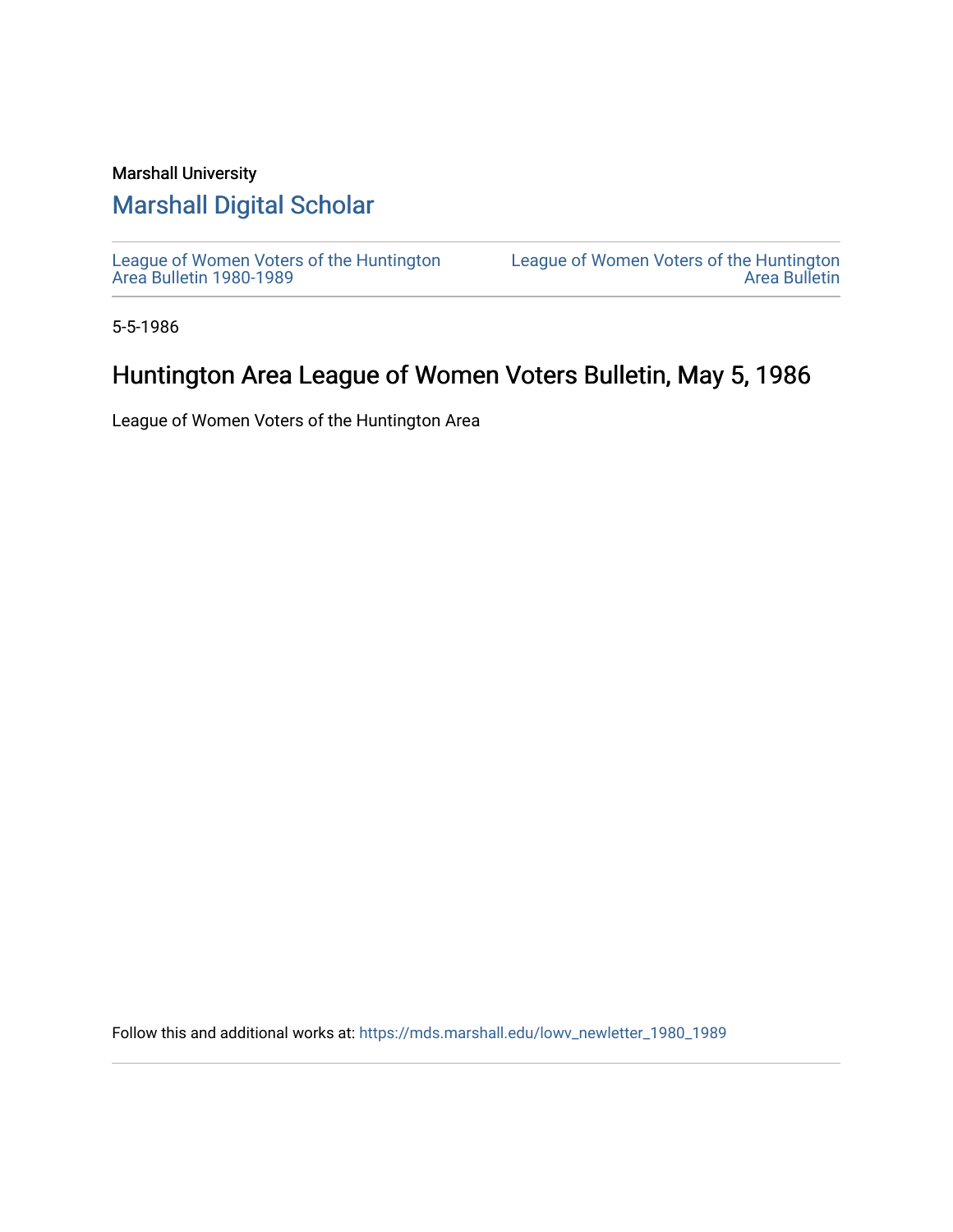**Huntington Area** 

**League of Women Voters** 

May 5. 1936

|                 |                                        | $\mathcal{A}(\mathcal{D}_{\mathcal{C}}) = \mathcal{A}(\mathcal{B}_{\mathcal{C}}) \mathcal{A}(\mathcal{C}) = \mathcal{G}(\mathcal{D}_{\mathcal{C}}) \mathcal{A}(\mathcal{B} \mathcal{A})$                                                                                                                            | AND A CONTROL OF THE STATE WARRANT CALIMDAR ANARAY                                                         | $\mathcal{H}$ :         | ್ನುಮಾರ್ಚ್ ೧೯೮        | ಾ ಭಾ<br>$\sim$ $\sim$ $\sim$ |
|-----------------|----------------------------------------|---------------------------------------------------------------------------------------------------------------------------------------------------------------------------------------------------------------------------------------------------------------------------------------------------------------------|------------------------------------------------------------------------------------------------------------|-------------------------|----------------------|------------------------------|
| May 9           | $10:00 \text{ pm}$                     | Channel33                                                                                                                                                                                                                                                                                                           | Debate between state senatorial candidates<br>Sue Davis and Ned Jones                                      |                         |                      |                              |
| $'$ lay 9       | $10:30-$<br>$11:30$ pm                 | Channel 33                                                                                                                                                                                                                                                                                                          | Candidates for the Cabell County Board of Education,<br>cosponsored by the League of Women Voters and WPBY |                         |                      |                              |
| May 11          | $\mathcal{L}^{\mathcal{L}}$            |                                                                                                                                                                                                                                                                                                                     | $\sim$ Candidates answers to the League of Women Voters' questionnaire<br>the Sunday Herald-Dispatch       |                         |                      |                              |
| $\text{May} 13$ |                                        | $\frac{1}{2}$ $\frac{1}{2}$ $\frac{1}{2}$ $\frac{1}{2}$ $\frac{1}{2}$ $\frac{1}{2}$ $\frac{1}{2}$ $\frac{1}{2}$ $\frac{1}{2}$ $\frac{1}{2}$ $\frac{1}{2}$ $\frac{1}{2}$ $\frac{1}{2}$ $\frac{1}{2}$ $\frac{1}{2}$ $\frac{1}{2}$ $\frac{1}{2}$ $\frac{1}{2}$ $\frac{1}{2}$ $\frac{1}{2}$ $\frac{1}{2}$ $\frac{1}{2}$ | League of Women Voters Election Day Call-In Service, WOWK-13                                               |                         |                      |                              |
| '4ay 13         | $\sim 10^{-2}$                         | <b>心见</b> 热,然后心。                                                                                                                                                                                                                                                                                                    |                                                                                                            |                         | $6:30$ am $-7:30$ pm |                              |
|                 | ****** <del>************</del><br>医苯 堤 | NF.<br>法国美国公司 医小脑神经 计标准系统                                                                                                                                                                                                                                                                                           | CORRECTION                                                                                                 | $\mathcal{M}^{\pm}$ and |                      |                              |

Subsequent to the writing of the article in our last bulletin concerning magisterial districts and school board members, the state Supreme Court ruled that W could no longer restrict school board members to a maximum of two per magisterial. district. The Court basically stated that the WV Legislature could not place greater restrictions on running for public office than the requirements established in the Constitution.

The Secretary of State has requested an Attorney General's opinion concerning other governmental units such as the Greater Huntington Park and Recreation District' similar restrictions—not more than two per magisterial district. At the time of this writing, the Secretary of State had not received the opinion.

The restrictions on state Senators, not more than one from a county in a multicounty district, and on county commissioners, not more than one per magisterial. district, are written in the WV Constitution so are not affected by the new ruling.

US Postage Paid. League of Momen Voters of the Huntington Area.  $\tau_{\nu}$ . Permit #39 2738 Washington Blvd. Huntington,  $W$ Huntington, WV

\$12.50 for second member in household \$25 \*\*\*\*Dues are due now: individual;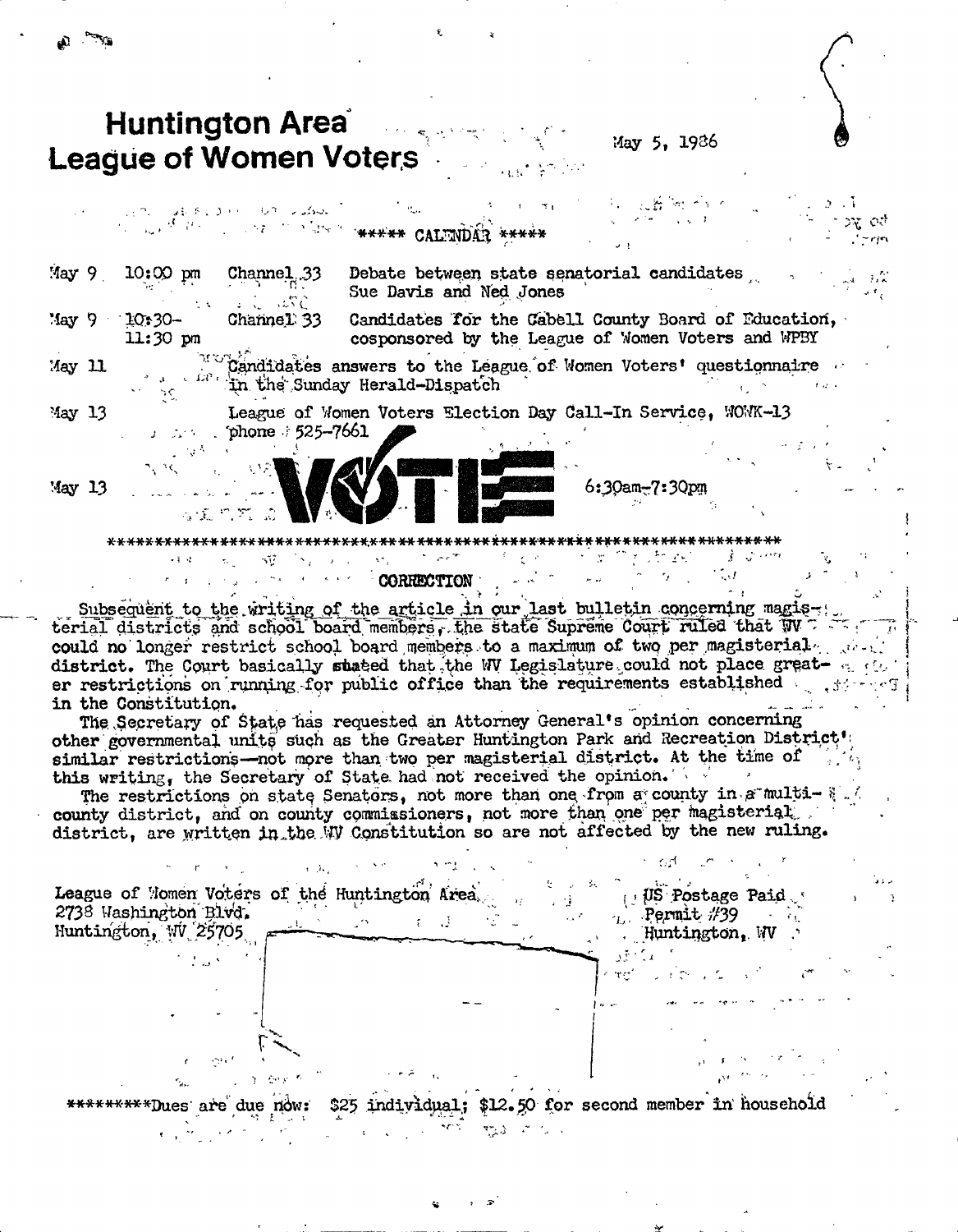#### MORE NEW MEMBERS!!!!

We cordially welcome new and returning League members. Please add these names to your membership list. If you have not picked up a membership list (March date) contact Lila Thompson, 523-4475, for a copy.

| Thomas Dauserman <sup>2</sup> 2010/2010<br>616 South Terrace<br>$522 - 3052 = 25705$                 | Esther M. Leonard<br>154 Cedar St.<br>Void 523-7818 a. 25705 cm frit Li                           | Charles A. Spurlock<br>$3714$ , 3rd Ave.<br>$-523 - 8125$ 25702                                                                                            |
|------------------------------------------------------------------------------------------------------|---------------------------------------------------------------------------------------------------|------------------------------------------------------------------------------------------------------------------------------------------------------------|
| クリー・ロー しょかいがいし<br>Pat Hartman<br>العجيزية<br>6224 Brenda Court .<br>736–5790<br>25705                | න වි දහ අනන්ගත :<br>Mrs. Carlton Mabley<br>$\frac{1}{2}$ 312 13th Ave.<br>522-3443 25701          | -೧೦೦ ಕನ್ನ<br>Carol Stroud<br>$133$ $\frac{1}{2}$ $\frac{1}{2}$ $\frac{1}{2}$ $\frac{1}{2}$ $\frac{1}{2}$ and $\frac{1}{2}$ $\frac{1}{2}$<br>523-2682 25705 |
| official of the first computation of<br>Pat & Harry Johnson<br>410 Avondale Rd.<br>525-6199<br>25705 | at the things of the<br>ation of the se<br>Michele Pancake<br>1121 10th Ave.<br>523–6380<br>25701 | ್ ಪಾಲ್ವಿ ಮಾಡಿ<br><b>Example 1 Betty &amp; Sam Watkins</b><br>$3423$ Crane Ave.<br>$522 - 3443$<br>25701                                                    |

#### **HOMELESSNESS**

معيدت  $\sigma_{\rm V}/\sigma_{\rm c}/\sigma$ Betty Barrett is chairing a task force which is charged with recommending to the mayor a program to deal with the problems of homelessness in fluntington. The study has begun and is to be completed by mid-August. If you are interested in helping with the study, please call Betty Barrett, 525-5909.

# **MAKE YOUR MARK** ON U.S. FISCAL POLICY

The League of Women Voters public radio commentaries have not be aired for three or four months. Our commentator, Susan-Matkins, has taped them regularly. No reason has been given for the station's omission. Please write Scott Borden, Public Radio, Educational Broadcasting Authority, State Building 6, Charleston 25305, stating that you miss the League's League's commentaries and wish to know why they are not being aired. The League was the group which initiated W public rádio commentaries six or seven years ago.

PUBLIC RADIO COMMENTARIES

به -بنم

The third phase of the national League's study of fiscal policy issues is on entitlement funding. As in stages one and two of the study, an article in the National Voter (darch/April) provides essential study information, written by an expert in the field. The article is titled "Insuring our Future: The Financing of Social Security and Medicare". In this <u>Voter</u> you also will find the questions for member agreement and official tear-off response form. The postmark deadline for return of the response form is May 19.

#### HELP WANTED

Lila Thompson, Treasurer 2738 Washington Blvd. Huntington, WV 25701 522-3792

The Recreation pamphlet for children and youth is at the printers. The next step is to prepare the flyers for distribution to the ... public and private schools. Please contact Susan Ray, 522-0235. MANY HANDS ARE NEEDED!!